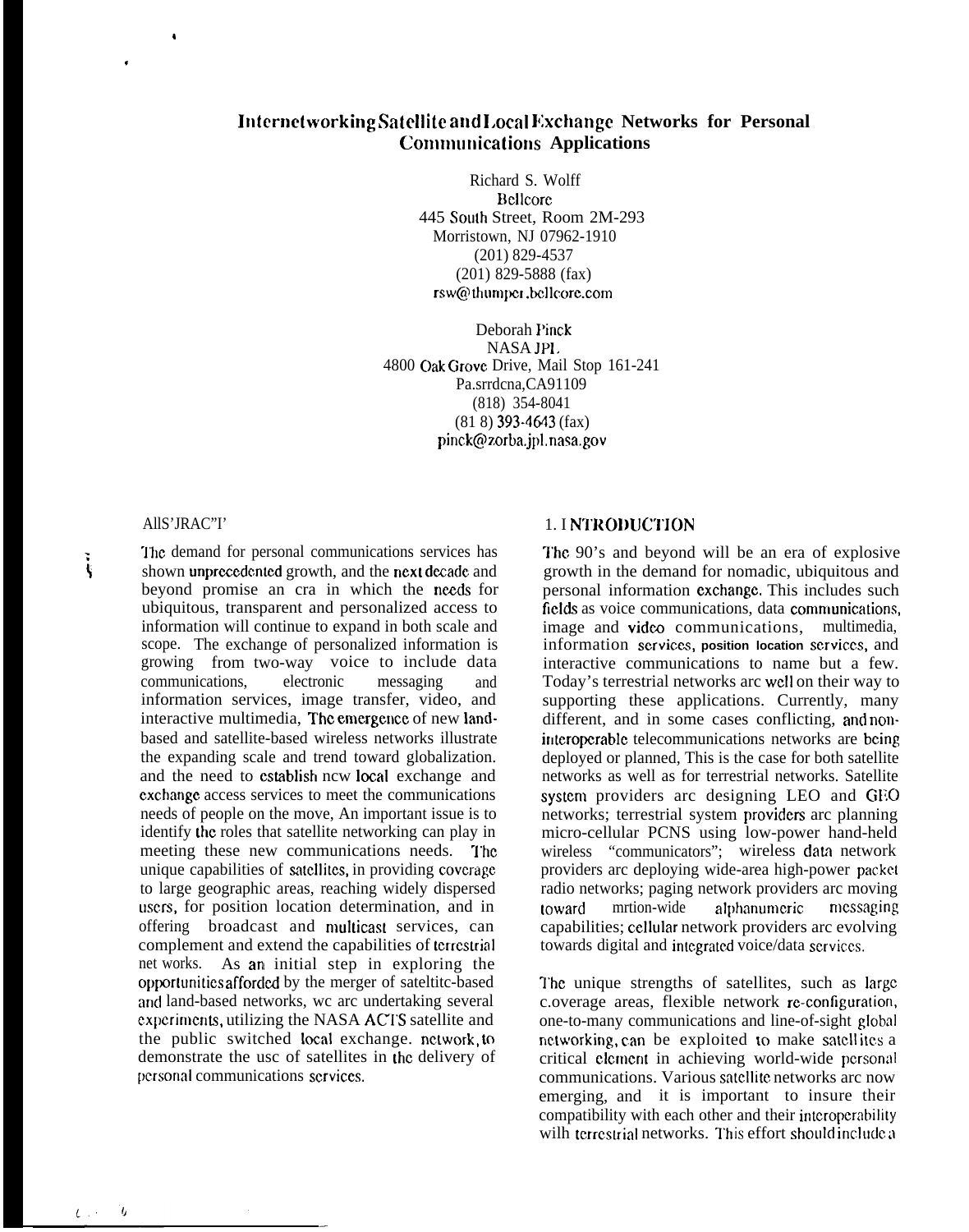wide range of stake holders including satellite and terrestrial wireless network providers, local exchange and interexchange carriers, terminal, computer and satellite. cquipment manufacturers and information scrvicc providers, and their associated research and long range, planning organizations. An important issue is to identify the roles that satellite networking can play in meeting these new communications needs. The unique capabilities of satellites, in providing coverage to large geographic areas, reaching widely dispersed users, for position location determination, and in offering broadcast and multicast services, can complement and extend the capabilities of terrestrial networks.

.

As an initial step in exploring the opportunities afforded by the rncrgcr of satellite-based and landbased networks, wc are undertaking several experiments to demonstrate the joint usc of satellites and terrestrial networks in the delivery of personal communications services. These experiments utilize the complementary capabilities of the local exchange network and the NASA ACTS satellite, and fall into the following domains: satellite-based two. way the following domains, satellite-based two way<br>see messaging, satellite-based delivery of personalized information services, satellite-based messaging for call control and delivery, and satellite-based subscriber location updates.

> In these experiments, the NASA JPL ACTS Mobile Terminal (AMT) is being used to provide the nomadic end user with connectivity to the ACTS, and the local cxchangc network is being interfaced to the ACTS ground station gateway. These experiments will provide a better understanding of the interfaces nccdcd to provide a seamless merger of satellite and kmd-based networks and will assist in identifying cxchangc and cxclhangc access scrviccs to meet the emerging demand for personal communications. Furthermore, ways in which satellite technology can be utilized by local exchange network providers in facilitating the delivery of access scrviccs will be explored.

## 2. EXPERIMENT DEFINITION

The experiments involve the integration of several communications systems: the local cxchangc network, including Bcllcorc prototype personal communications applications software, the NASA ACTS satellite, the NASA ACTS carth station, and the JP1, Adwmccd Mobile Terminal (AMT) interfaced to commercial terminal equipment utilizing Bellcore prototype application software. The following subsections provide. an overview of these systems.

2.1 Personal Communications Applications Software

Bellcore has created prototype applications software that enables personalized information delivery. Two prototypes are being used in these experiments: Personal Tclephone Management [1] (PTM) and Simple Information Filtering Tool [2.] (SIFT).

The PTM prototype serves as an "intelligent agent" for end users, or clients, and assists in the screening and direction of telephone calls. With PTM, calls to a client arc first screened, using the client's preferences contained in a personal profile, and then directed to the current location of the client. The client can, in real time, scrccn and rc-direct calls exchanging messages with the PTM. The prototype software runs on an cxpcrirncntal platform that interfaces to the local exchange network and to the NASA ACTS gateway.

The SIFT prototype uses client preferences, together with knowledge of the current location of the client, to screen, prioritize, summarize and deliver computer readable electronic messages. Designed to deliver information to people on the move, SIF1' can forward a wide range of information in a form that can be read on conventional computer monitors and on the liquid crystal displays of portable or palm-top computers. This information can include the tclcphonc numbers of callers, clectronic mail, news summaries, weather reports, stock prices, etc. An easily modifiable. client profile is used by SIFT to examine all incoming messages and to establish the priority of the information in relation to the current context of the client. The SIFT prototype can select from a variety of options including storing messages in electronic tiles, fax thcm to prcsclccted numbers, forward thcm to client colleagues, and convert thcm into speech for storage in an answering machine or voice mailbox.

### 2.2 The ACTS Satellite

The Advanced Communications Technology Satellite  $(ACTS)$  is an experimental K/Ka-band satellite. that is being developed by GE under contract to NASA, It is schcdulcd to be launched in early July 1993 and will be placed in geostationary orbit at 100 degrees west Iongitude. In addition to its  $K/Ka$ -band operation, the ACTS has a multibcam antenna (MBA), a baseband  $procession (BBP)$  and a microwave switch matrix (MSM).

The MBA consists of an uplink receive antenna and a downlink transmit antenna. Basic antenna design is an offset-fed casscgrain configuration which has <sup>o</sup> subreflector in between the feed and the main

ţ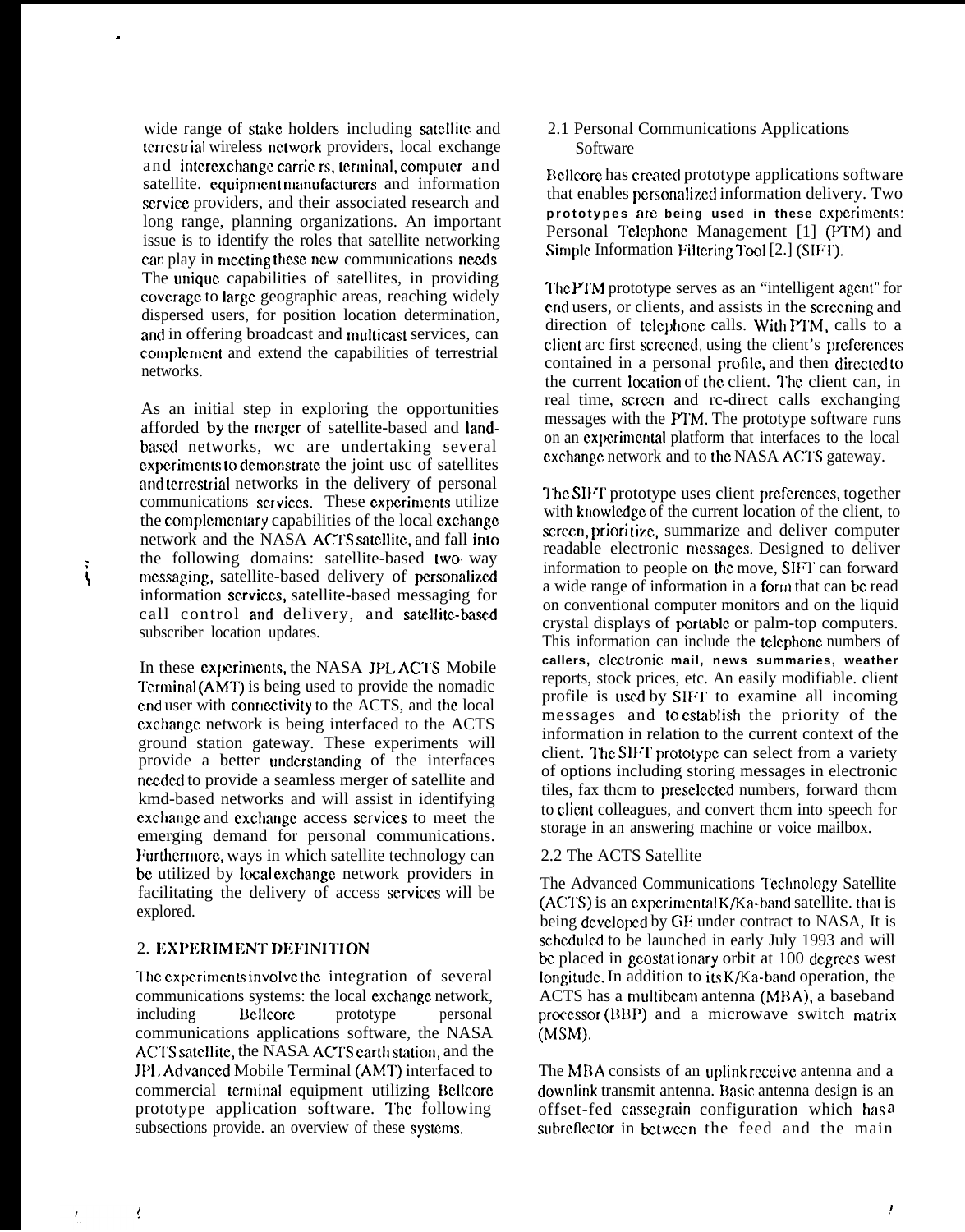reflector. The receive antenna uses a 3.3 meter main reflector to produce "spot" beams that arc approximately  $1 \ 10 \ \text{miles}$  in diameter. The MBA produces three basic types of spot beams. First, there arc 3 pairs of "fixed" spot beams to provide coverage for users in Cleveland, Atlanta, and Tampa. Second, there arc two pairs of "hopping" spot beams that can bc scanned "continuously" over two large sectors in the United States. Third, there arc two pairs of "scanning" beams that can be moved continuously over two large sectors in the United States.

.

 $\ddot{\cdot}$ 

The ACTS can be operated with either tbc BBP or the MSM **in the transponder path. In the** B13P-nmdc, the received uplink signal gets demodulated,  $decode d$ , baseband-proecsscd, coded, and modulated by the 1111. BBP. In the MSM-mode, the received uplink signal gets routed by the MSM at an intermediate frequcmcy and the signal experiences no baseband regeneration. For these experiments, 'only the MSM mode will be exercised. The MSM has four input ports and four output ports in a cross-bar architecture. Its SOIC mission is to dynamically connect any one of the four reccivers to any onc of the four transmitters.

#### 2.3 NASA and **JPL** Ground Station Equipment

The NASA ground station at Lewis Research Center will be used as the satellite/terrestrial network gateway  $(S/\Gamma NG)$  to the public switched telephone network (PSTN) and the Bellcore equipment described above. This ground station, termed the HBR-LET, interfaces with the MSM mode of operation of  $\angle$ ACTS. On the uplink portion of the HBR-LET, a two stage upconverter converts the signal to the  $29$  GHz to  $30$  GHz range. The uplink power is provided by a traveling wave tube amplifier  $(TWTA)$  which has a saturated power output of 85 Watts. The receiver portion of the HBR-LET consists of a four stage low noise amplifier at the front end. l'his is followed by a MMIC mixer and amplifier that converts the received signal from the 19 GHz to 20 GHz frequency range down to the 3 GHz to 4 GHz. frequency range, where it is converted to baseband.

'1'hc JI'L-provided fixed terminal equipment will interface at baseband with communications gateway facilities that will exchange messages with the Bellcore personal telephone management platform, which will be located at Bellcore facilities in Ncw Jersey.

The JPL Advance Mobile Terminal (AMT), including a global positioning system (GPS) receiver, has been mounted in an cxpcrimcnt van and will serve as the mobile element for these experiments. The terminal

controller  $(TC)$  controls the operation of the AMT. It contains the algorithms that translate the communications protocol in to the operational protocol into the operational procedures a n d interfaces among the terminal subsystems. For example, it executes the. timing and handshake procedures for the interaction among the speech coder, modem, user interface, and any external device (i,c. data source or data sink) during link setup, rclinquishment, or data rate change. The TC also has control over the operation of the IF and RF electronics. The TC, in addition, is responsible for providing the user with a system monitoring capability and supports an intcrfacc to the Data Acquisition System (DAS). Finally, the TC will support the test functions required during experimentation, such as bit stream generation, correlation, and bit error counting. In this experiment, the audio interface will be used as an "order wire" to support coordination and management of the experiment activities. Real-time, two-way voice over the satellite link is not part of the personal applications being examined.

The DAS will perform continuous measurements and recordings of a wide variety of propagation, communications link, and terminal parameters (e.g., pilot and data signal conditions, noise levels, antenna direction, etc.) The DAS will also provide real-time displays of these parameters. For this experiment, the DAS will be used to log and time stamp all messages cxchangcd between the TC and the user baseband terminal equipment.

2.4 User Terminal Equipment and Application Software

The experiments will utilize end user terminal baseband terminal equipment consisting of portable personal computers, telephone hand sets, display and other input/output devices selected to emulate the functionality of future end user personal application appliances. This equipment will bc designed to interface to the AMT The Bellcore user terminal has been designed to intcrfacc with a GPS receiver located in the AMT or attached directly to the user terminal. The data collection capabilities and monitoring functions of the DAS will be used in conjunction with the Bellcore equipment to carry out the experiments.

Bellcore has created prototype application software that runs in the user terminal baseband equipment to provide user/rmtwork signaling and user information transfer. I'hc software makes usc of stnndard 1P datagram protocols for communication with the personal telephone management platform. This software has been designed to intcrwork with the AMT and with the GPS receiver.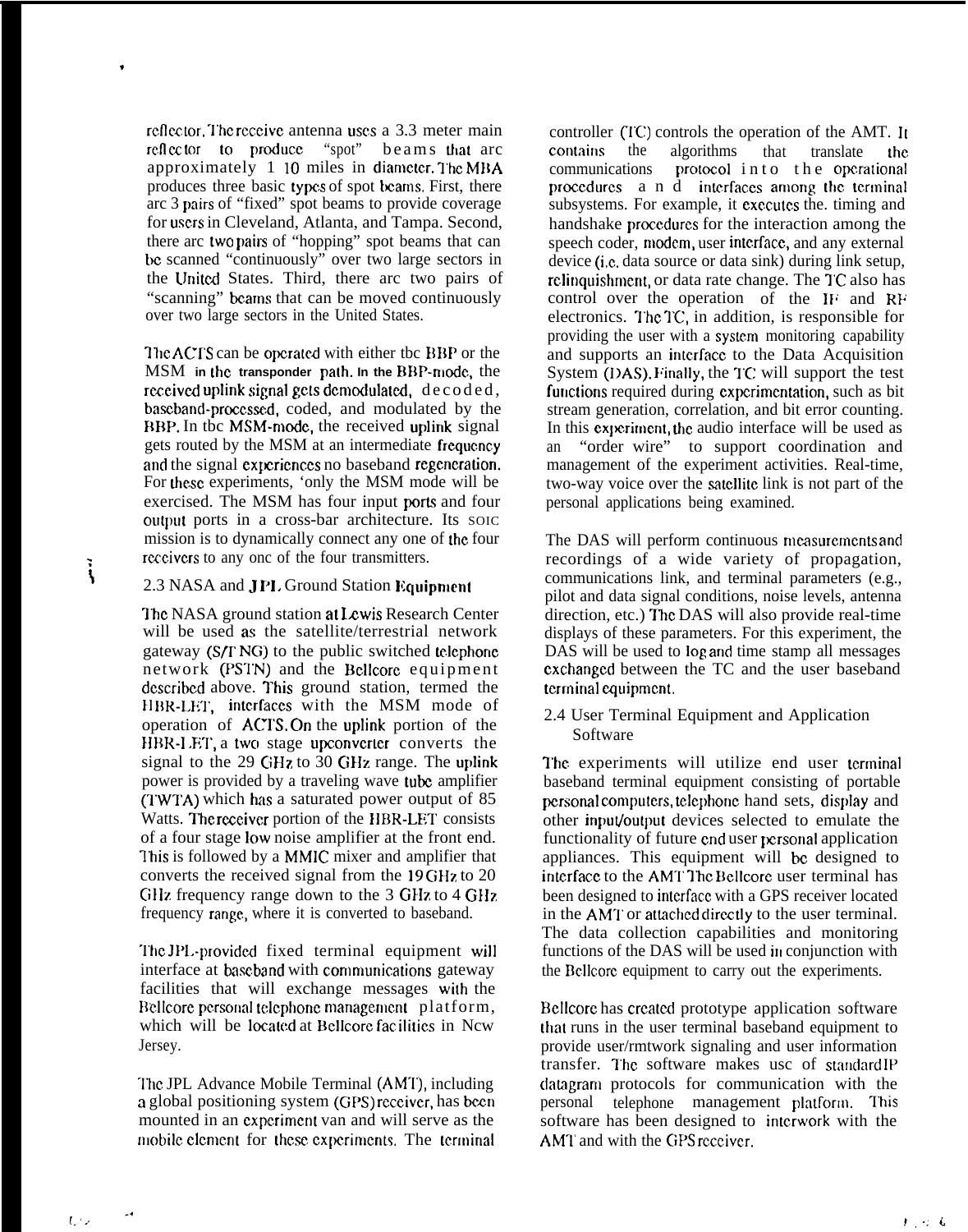# 3. EXPERIMENT PI. . ANS

There are two different configurations for the. Sale.llite./PCS cxpcrimcnts. In configuration 1, the user equipment is physically connected to the AMT equipment in the experimental van. l'here arc four separate application scenarios for this configuration, each of which are described further in the. remainder of this section. In configuration 2, the user equipment is remotely connected to the AMT via a local area temcstrial wire.kw network. The same four application scenarios as with configuration 1 will be tested. Tbc attached figures provide high-level overviews of tbc proposed cxpcrimcntal setup. Figures 1 and 2 show configurations 1 and 2, respectively.

# 3.1 Satellite-based Two-Way Messaging

i

**("**

The objective here is to usc satellite connectivity to send and rcccive electronic mail messages to nomadic end users equipped with portable computers. These computers would be capable of communicating directly with the satellite for data services. Prototype clectronic mail sorting, filtering and routing software (SIFT) will be used to route high priority messages to a hybrid satellite terrestrial network gateway. Prototype application software will be used for the cnd user interface to tbc c-mail.

This experiment is shown in Figures 1 and 2 starting with the e-mail icon on the lower left. F.-mail is sent to the nomadic user via the PSTN and the Bellcore software. High-priority rncs sages arc then forwarded to tbc satellite/terrestrial network gateway and transmitted up to ACTS. ACTS then forwards the message to the nomadic end user via the AMT (either directly or via a local area terrestrial radio link).

The experiment is designed to support the following application secnario. El-mail is sent to User A who is not in the office. The e-mail goes through the SIFT software which uscs User A's personal profile to discover that this is high priority mail and must be forwarded to User A immediately. SIFT then checks the location data base to determine how to route the message to User A. If User A cannot be reached via a terrestrial network, SIFT then sends the mail to the S/1 NG for transmission through the satellite to User A. When User A turns on the satellite.-cquipped PC, it identifies itself to the satellite and this information (user name, location, etc.) is stored in a location database at the  $S/T$  NG. Thus, when the mail for User A comes in to the gateway, it consults the location data base and determines where to send it. It sends the message through the satellite directly to User A who can now access the message.

If User A now wishes to originate a message the same scenario occurs in reverse. The c- mail is sent via the satellite to the  $S/T$  NG for routing to tbc PTM. The message is then sent to SIFT for transmission to the rccipicnt.

# 3.2 Satellite-based Delivery of Personalized Information Services

**The** object **ivc hc.rc is to usc satcll itc conncctivit y to** deliver personalized information (c.g,, headline news, financial data, weather reports, etc.) to nomadic. end users equipped with portable computers. These computers would be capable of communicating directly with the satellite for data services. Prototype personal message summarizing, sorting and prioritizing software will be used to intcrfacc bctwccn information data bases and the hybrid satelliteterrestrial delivery networks. Prototype application software will be used for the end user interface to the personalized messages.

This experiment is shown in Figures 1 and 2 Skirting with the database icon in the center (bottom). Personalized database information is sent to the nomadic user via the PS1'N and the, SIFT software. It is then forwarded to the satellite/terrestrial network gateway and transmitted up to ACTS. ACTS then forwards the message to the nomadic end user via the AMT (either directly or via a local terrestrial wireless link),

The. experiment is designed to support the following application scenario. This is a one-way information scrvicc initiated by User A. When the cnd user's satellite-equipped PC is turned on, it's identity and location arc sent (via satellite) to the location database at the S/T NG. User A maintains a personal profile of requests for the latest headline news, weather reports, stock quotes, etc. The profile is used by the SIFT software to filter and prioritize information received from appropriate data bases. Personal messages containing the data are then forwarded to the S/TNG for transmission to User A. The S/T NG consults the location data base to find User A and then sends the information to User A's satellite-equipped PC, enabling the cnd user to access the information.

## 3.3 Satellite-based Messaging For Call Delivery

The objective here is to use two-way satellite-based. messaging to alert nomadic endusers of incoming. telephone calls. The message is received on a personal cornputcr capable of communicating directly with the satellite, Prototype call management and screening software, PTM, will be used to screen incoming calls to end user home location and send messages to the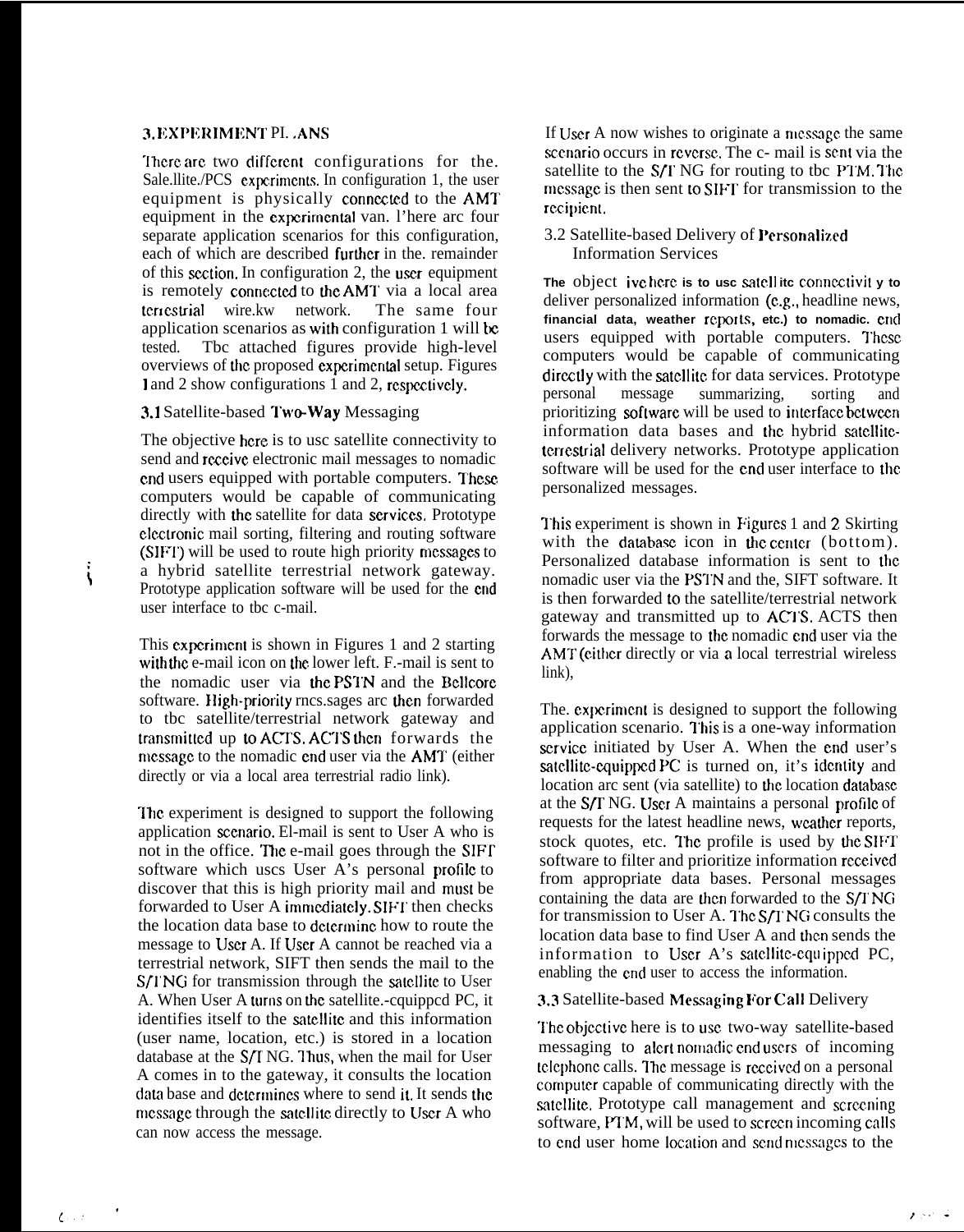satellite network alerting a nomadic end user of incoming calls (name of caller and number). The end user responds via the satellite by returning a message regarding preferred call disposition, which is then processed by the ITM soflwarc. Call dispositions include routing the incoming call over the terrestrial public switched network  $\omega$  the current location of end user, deflecting the call to another number, sending a text message to the caller (PTM converts to voice), c.c.

lhis cxpcrimcnt is shown in Figures 1 and 2 starling with the caller icon on the lower right. A call comes in for the nomadic user via the PSTN and the PTM software. IIigh-priority messages are then forwarded to the satellite/terrestrial network gateway and transmitted up to ACTS. ACTS then forwards the message to the nomadic end user via the AMT (either directly or via a local area terrestrial wircless link).

The experiment is designed to support the following application scenario. User A is called when he is not at his home location. The PTM software takes the call and queries a personal profile to find that User A is  $\ddot{\cdot}$  currently reachable only via the satellite network (e.g., User A is in a region that is not served by a terrestrial network). The PTM software then forwards information about the call (such as name of caller and number) to the  $S/1$ " NG for transmission to User A. The S/TNG locates the user by consulting the location data base and passes the information along to User A in the form of a brief message. User A can then decide how to handle the call. The call handling information is then sent, via the satellite, back to the  $S/T$  NG for transmission to the PTM. The PTM can then take appropriate action to complete call.

#### 3.4 Satellite-based User Locating

The objective here is to usc satellite connectivity plus GPS location capability to locate nomadic cnd users, update network data bases, and route calls and/or messages to their current location.

This application scenario is similar to several dc.scribed above. However, in this case, the location of the nomadic end user A is not known to the terrestrial network. When a message (call or electronic message) is to be sent to User A, the terrestrial network queries the S/T NG for location information. A global paging message is sent out via the satellite, and User A's terminal responds with location data derived from the GPS receiver. This data is returned to the terrestrial network location dambasc, and the scenario continues as dcscribcd above. This usc of the GPS location capability has great potential in

complementing terrestrial network functionality (e.g., subscriber registration) necessary to provide ubiquitous personal communications services.

### 4, SUMMARY

The ACTS satellite launch is scheduled for summer, 1993, and the user cxpcrimcnts, as dcscribcd above, are. planned for summer, 1994. F. ffort is now underway to interface the systcm elements and test the appli cations software. Independent tests of the subsystems have been carried out, including extensive use of the SIFT and PTM prototypes in terrestrial personal communications applications cxpcrimcnts.

These experiments will provide a better understanding of the interfaces nccdcd to provide a seamless merger of satellite and land-based networks and will assist in identifying exchange and exchange access services to meet the emerging demand for personal communications.

### REFERENCES

- [1] W. S. Gifford and D. I., Turock, "The Electronic Receptionist: A Knowledge-Rascd Approach to Personal Communications", *ACM Conference on Computers and IIurnan Interaction,* Monterey, CA, May, 1992.
- [2] D, L. Turock and R. S. Wolff, "Making Telecommunications Nomadic", Bellcore *Exchange Magazine,* January, 1993, pp. 3-7.